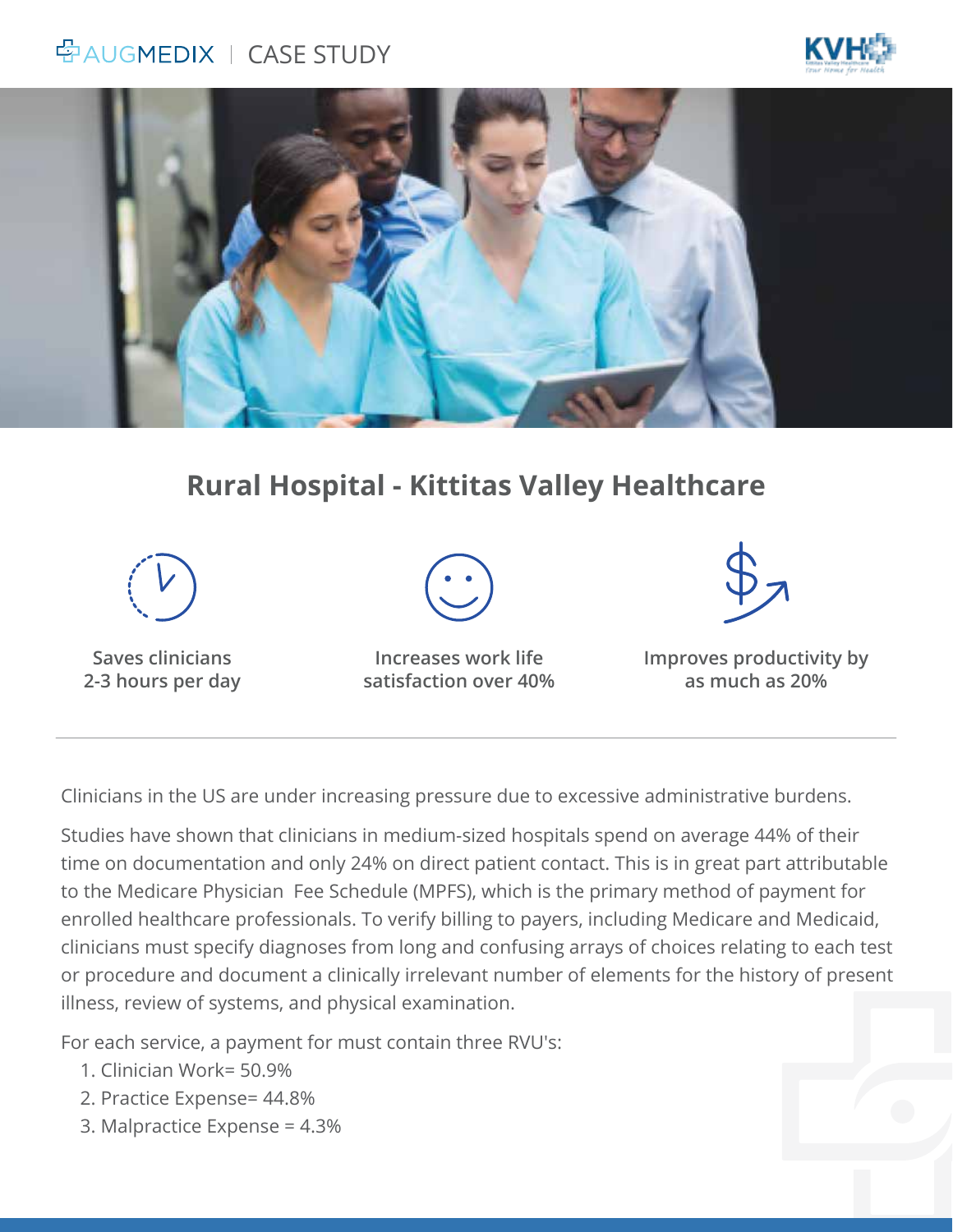# **GAUGMEDIX** | CASE STUDY



This system has turned highly trained clinicians into data-entry clerks, required to document not only diagnoses, clinician orders, and patient visit notes, but also an increasing amount of low-value administrative data. Such was the case at Kittitas Valley Healthcare.

#### **About Kittitas Valley Healthcare**

Situated in the heart of Washington State, Kittitas Valley Healthcare (KVH) provides patient-centered care through its hospital, clinics and specialty services. KVH Hospital provides 24-hour emergency care and offers inpatient and outpatient hospital services. KVH also provides care through clinics and specialty services in both Upper and Lower Kittitas County. KVH sees 400 patients per day in its clinics.

#### **Challenge**

As a small regional rural health system, KVH understands the importance of providing its clinicians with the support they need to maintain quality outcomes, reduce costs, and improve the patient experience—the Triple Aim of health care. KVH also understands the importance of providing a healthy work-life balance for its clinicians by reducing administrative burdens. As part of that effort, KVH uses scribes to assist providers with documentation and entering data into the EMR. Because of its rural location, KVH found itself struggling to recruit and retain high-performing scribes. While some were medical students from a local college, others had little to no experience in a clinical environment, which made training essential. That training, however, could take six to eight months and, in the end, wasn't very effective in reducing high scribe turnover rates. Carrie Barr, Chief of Clinic Operations for KVH, wanted to continue offering scribes to KVH clinicians but knew she needed a different approach.

Leveraging virtual scribes can save each clinician up to three hours a day, improve productivity by 20%, and increase provider work-life satisfaction by 40%. And that means less turnover and reduced costs associated with recruiting and training.

#### **Solution**

KVH chose to use virtual scribes from Augmedix. Augmedix virtual scribes are specially trained to work in both acute and non-acute environments, acting as an always-present assistant to the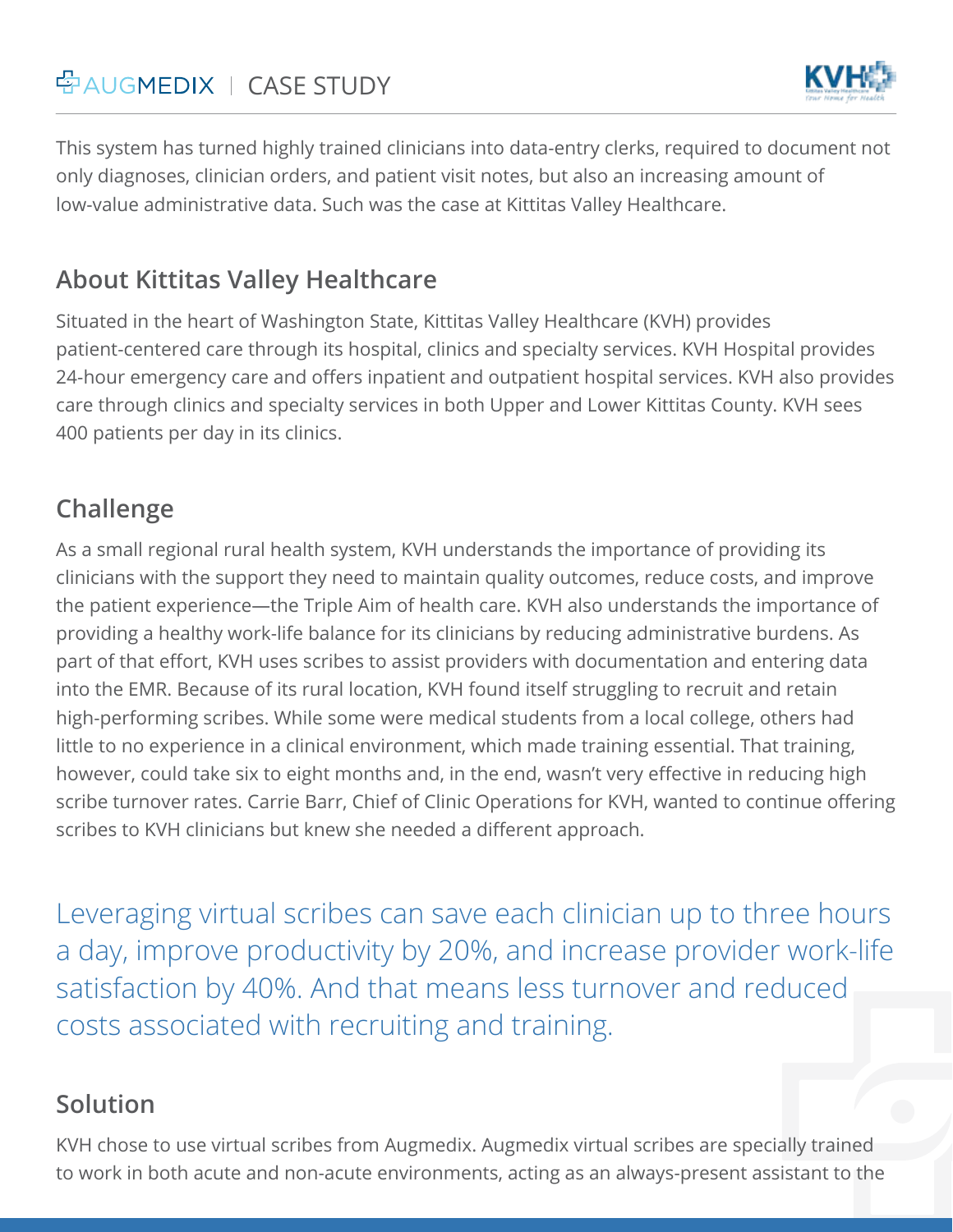

clinician, converting real-time clinician-patient conversations into precise medical documentation. Augmedix virtual scribes are experienced in most EMRs, which improves accuracy, increases quality of documentation, and ensures timely charge capture for faster reimbursement. Virtual scribes can also place orders for testing, medications, and labs to keep patients moving along the care continuum.

An aggregated study of 136 providers across three healthcare systems using the Augmedix platform found:

- 10.4% increase in hourly productivity (clinician work RVU)
- Decrease in time spent in the EMR from more than 20 minutes to 14.5 minutes (Practice Expense RYU)

KVH created a unique model to begin the roll-out of virtual scribes through a "memorandum of understanding" with its clinicians. In order to qualify for a scribe, clinicians must become productive enough to cover the cost of the service creating a dual incentive. The system also created a work group to present the clinicians the financial case around the business of healthcare to clinicians. Lightbulbs went off and this has helped them take ownership of the support. Per Barr, "From the employment side of things, it's been so nice, we don't want to coach someone through performance improvement.''

# Augmedix virtual scribes eliminated in person scribe turnover and training challenges.

#### **Results**

KVH appreciates how easy it was to implement Augmedix virtual scribes and how quickly its clinicians have adopted their use. KVH saw an almost immediate impact with virtual scribes. Most were up to speed within just a couple of weeks—much faster than the six to eight months with an in-person scribe.

Augmedix virtual scribes have enabled KVH to:

- Quickly work down a backlog of overdue charts
- Reduce the number of people needed in the hospital's small rooms and clinical areas